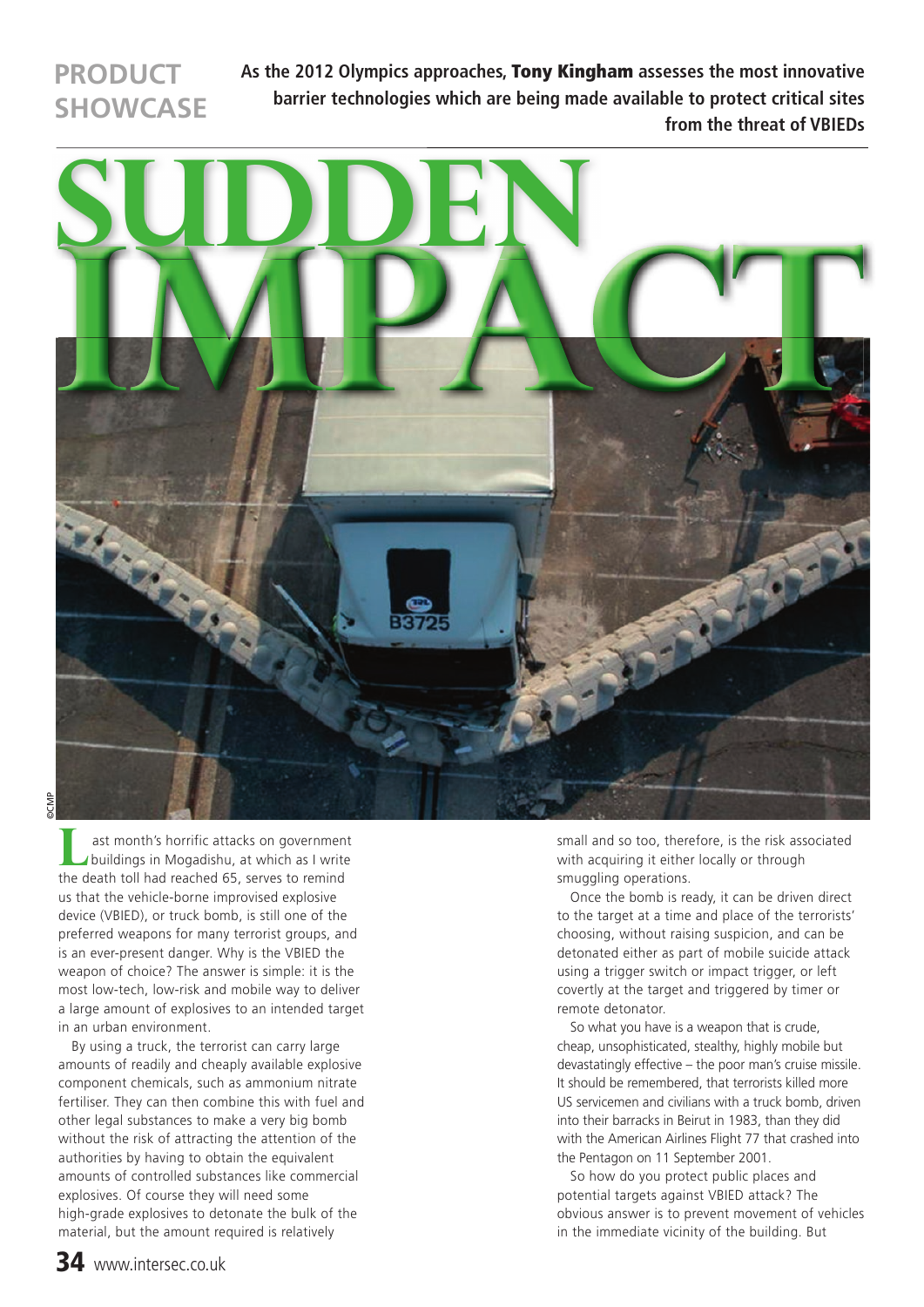maintaining the balance between legitimate use of public places, freedom of movement and security means that simply pushing back the vehicle perimeter is not always practical or desirable in a free society. Restricting, slowing and controlling vehicles in and around designated areas are therefore some of the primary ways in which we can protect ourselves against the VBIED. We must also put in place methods of mitigating the blast in the event the worst happens.

The trick is to increase our defences without turning our public buildings and spaces into fortresses, which hands a partial victory to the terrorist. Discrete, unobtrusive security is the desired effect, and the private sector has not been slow to respond to today's security challenges. There are now numerous products available to help mitigate the threat and the effect while maintaining a pleasing aesthetic appearance for our public buildings and spaces.

In-ground pop-up steel barriers have been around for some time and utilise tried-andtested technology that work well for gates and roadways. The safe, desirable default position for these barriers would be in the up position, only lowering once a driver and vehicle have been checked, but clearly this is not practical for most public buildings and places. For most high-threat public buildings such as airports, they become



the back stop in a layered security approach that can combines security measures like CCTV, vehicle checkpoints and traffic slowing measures like speed bumps and chicanes to give security staff the opportunity to deploy the system should a threat be detected. Companies like Avon Barriers, Heald and Barker Fencing all produce systems that have met PAS 68 standards.

To protect the perimeter of a building or site, British company J&S Franklin market the DefenCell Profile 300. Developed from DefenCell, which is widely used by the military for force protection purposes in places like Afghanistan, the Profile 300 is made from a strong flexible geotextile material of a cellular design, which means it can

# **DEFENCELL** PROFILE 300 & DC BARRIERS **HOSTILE VEHICLE MITIGATION**

#### **DEFENCELL Profile 300 The first choice for discreet protection**

- The only PAS68 approved geo-textile barrier
- Environmentally friendly
- Permanent or Temporary

### **DC BARRIERS**

**Portable Modular Protection** • PAS 68 and blast tested • Easy to install and remove



# **www.defencell.com info@defencell.com**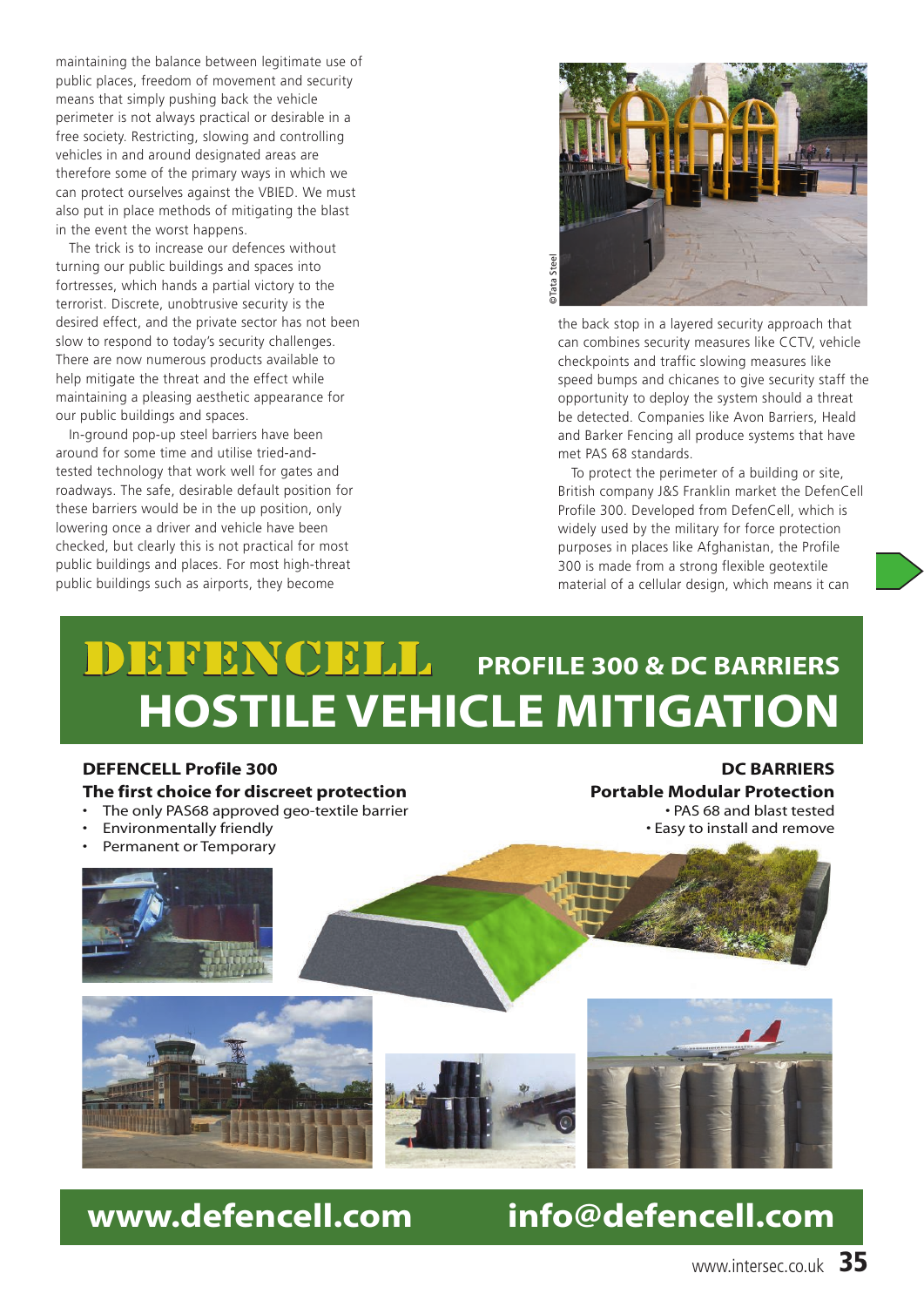# **sudden impact**



be flat-packed for easy storage and transport. On site it can very quickly and easily be concertinaed open and filled with locally-sourced materials such as earth or sand.

In a layered construction it can be used to build barriers, berms or bunds in and around buildings and open public spaces. Due to the structure and fill, the Profile300 is not only ideal for blast mitigation but also for environmentally and visually sensitive locations, where it can be easily grassed or planted so that it quickly blends into the surroundings while still providing substantial protection from a terrorist attack. The technology is currently protecting several critical sites within the UK, but because it is discreet and unobtrusive most people probably will not have noticed.

Another UK company, CPM, produces the Redi-Rock system. This is a large block wall system that gives the appearance of natural stone and fits together in a "Lego-like" fashion. This gives it significant strength without the use of mortar, and means it can disassembled and reused elsewhere. It has no ground anchor, but instead has a cable system running through it which acts like a necklace. This necklace effect means the blocks slide to absorb impact resulting in only 1.6m vehicle penetration.

US company Innovative Concepts International have gone for the eco-friendly approach with their Ballistic Absorption Barrier System (BABS) product. BABS is a blast mitigation wall manufactured utilising scrap rubber tyres. The product comes in 1.8meter long by1.8meter wide x 1 meter high interlocking blocks which can be assembled into walls, with the height and length dependent on what is being protecting and the anticipated threat level. The properties of the material and design allow for the absorption of much of the blast energy, rather than redirecting the blast wave.

An added benefit of this system is that the blocks can be quickly deployed around a suspect vehicle and then be removed once the threat has been resolved. BABS can be assembled utilising normal material handling equipment, and then the whole construction can then be taken down and reused somewhere else multiple times.

When it comes to protecting public buildings – physically and aesthetically – companies like Marshalls in the UK have come up with some innovative ways of making everyday objects like bollards, benches, flower pots, bicycle stands and litter bins into attractive barriers. They use impact tested steel frames which are integrated into the design of their street furniture, extensions of which are anchored in concrete in the ground. A mix of these various pieces of street furniture strategically placed can block the access of vehicles to buildings, concourses and other public areas without the public even being aware of their protective qualities. Their range has been crashed tested up to 7.5 tonnes.

Companies like Tata Steel (formerly Corus Bi-Steel) have developed a whole range of products for stopping VBIEDs, from the Bi-Steel Pedestrian Portals for paths and concourses to temporary walls like the Quick Link Lite for major public events, which can be deployed at a rate of 30 meters of barrier per hour.

What is clear is that the threat from VBIEDs is not going to go away anytime soon, and the only sure protection is for the security services to catch would-be bombers before they attack. But no matter how many attacks are foiled, we will never know if there is not one more bomber out there waiting for his or her moment to strike. So with major events like the London Olympics just around the corner, we will rely more than ever on the companies like those mentioned above to develop innovative ways of protecting us from harm.

*Hidden strengths: barriers no longer need to be obtrusive or ugly to protect critical infrastructure* 

Tony Kingham **is a journalist, publisher and PR consultant, specialising in the defence and security markets for more than 25 years. He is the Communication Director of BORDERPOL and publisher of www. WorldSecurity-index. com.**